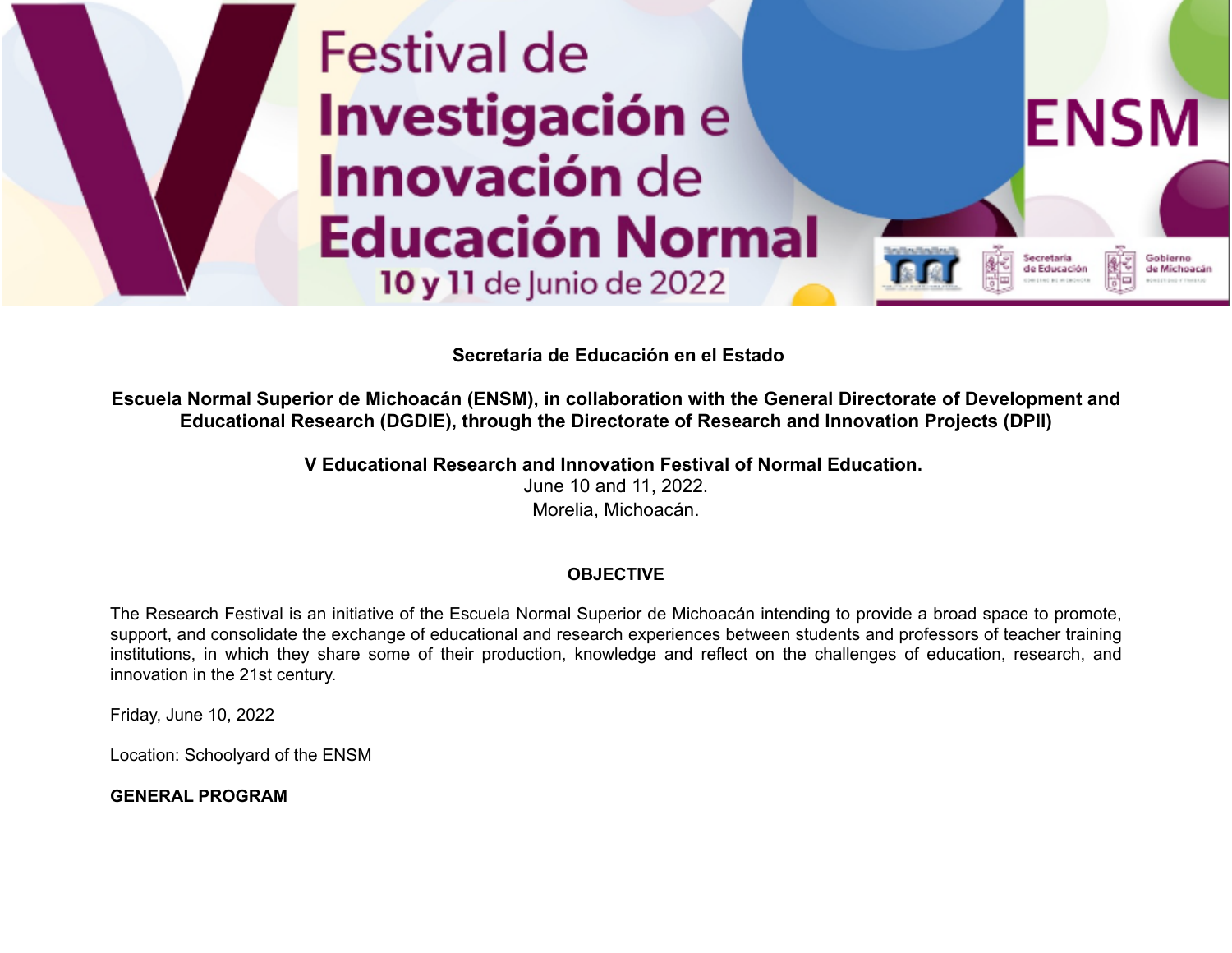Dr. Benjamín Naranjo Rincón, Master of Ceremonies

Time: 8:30-9:30 AM

## **Manifest 1**

*Knowledge, practices, and subjects. Research as a political training project.*

Participants: Mtra. Evelia Lisset Rangel Gutiérrez, LES. Itzury Galindo González; LES. Jessica Gómez Saavedra; LES. Rocío Magdalena Ferreyra Ponce.

Moderator: Est. LES. Adalberto Alejandro Morales García.

Time: 9:30 AM

## **Opening ceremony**

Welcome message to the V Educational Research and Innovation Festival.

Dra. Marcela Hernández Gonzáles. Principal of the Escuela Normal Superior de Michoacán (ENSM)

Presentation of the V Educational Research and Innovation Festival. Dra. Noemí Vargas Arreola, general director of Educational Research and Development.

Opening Declaration. Prof. Yaraví Ávila González, Secretary of Education in the State.

Time: 9: 45 AM **Recognition of Investigative Merit**

Time: 10:00-10:20 AM **Music intervention**

Time: 10:20-11:00 AM **Conference**

*Importance of the protocol for the preparation of the thesis.*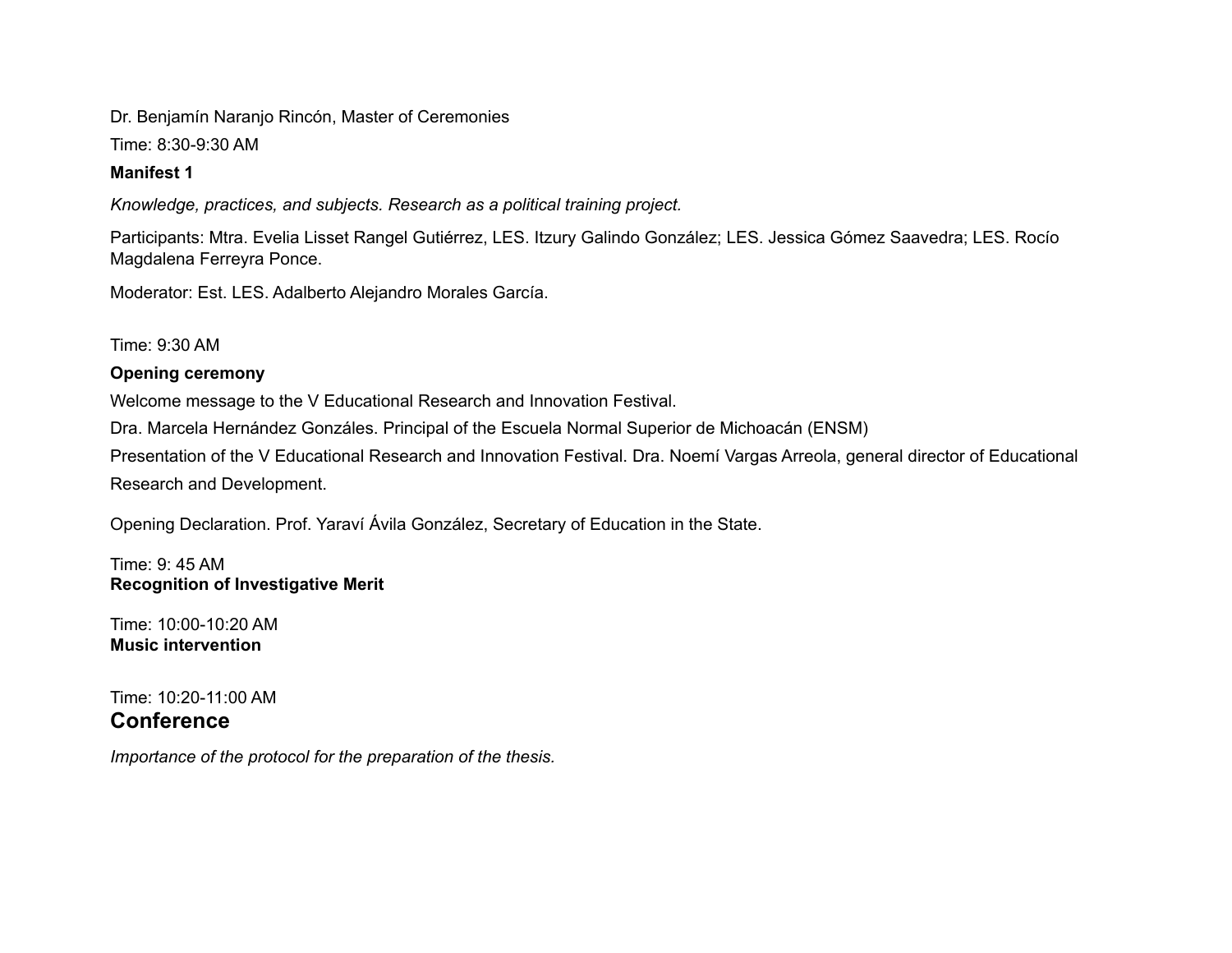Mtra. Carmen Elena Muñoz Rodríguez, Carmen Elena Muñoz Rodríguez, General Director of Libraries of the Universidad Michoacana de San Nicolás de Hidalgo (UMSNH). Moderator: Mtro. Francisco Plancarte Bastida (ENSM)

## Time: 1100-12:00 PM **Manifest 2**

*Curiosity, creativity, experimentation*

Participants: Avril Hernández Franco, Dafne Eileen Bonilla Díaz, Luis Coquixee Soto Alcalá, Ximena Alejandra Cedeño García. Escuela Secundaria Federal #1 "José María Morelos y Pavón" de Morelia.

Akira Chávez Chávez, Alondra Jetzabe García Ledesma y Andrick Sluham Toledo LLanderal .Escuela Secundaria Técnica # 65

**"**Prof. Jesús Romero Flores" de Morelia.

Moderator: Est. LES. Elida Araceli Vargas Díaz.

## Time: 12:00 – 15:30 PM **SOCIALIZATION ACTIVITIES AND WORKSHOPS**

| <b>ACTIVITY</b>     | LOCATION                                                | <b>COORDINATOR</b>                            | <b>ACTIVITY</b>                                                                              | <b>LOCATION</b>                                | <b>COORDINATOR</b>           |
|---------------------|---------------------------------------------------------|-----------------------------------------------|----------------------------------------------------------------------------------------------|------------------------------------------------|------------------------------|
| <b>INFOGRAPHICS</b> | Schoolyard of<br>the ENSM<br>12:00 p.m. to<br>1:00 p.m. | Mtra. Julieta<br>Catalina Madrigal<br>Vázquez | <b>6 MOBILE</b><br><b>LEARNING,</b><br><b>DIGITAL</b><br><b>RESOURCES AND</b><br><b>APPS</b> | Edif. B<br>Aula 1<br>12:00 a 15:00 HRS.<br>PM. | Dra. Sandra Arroyo Rodríguez |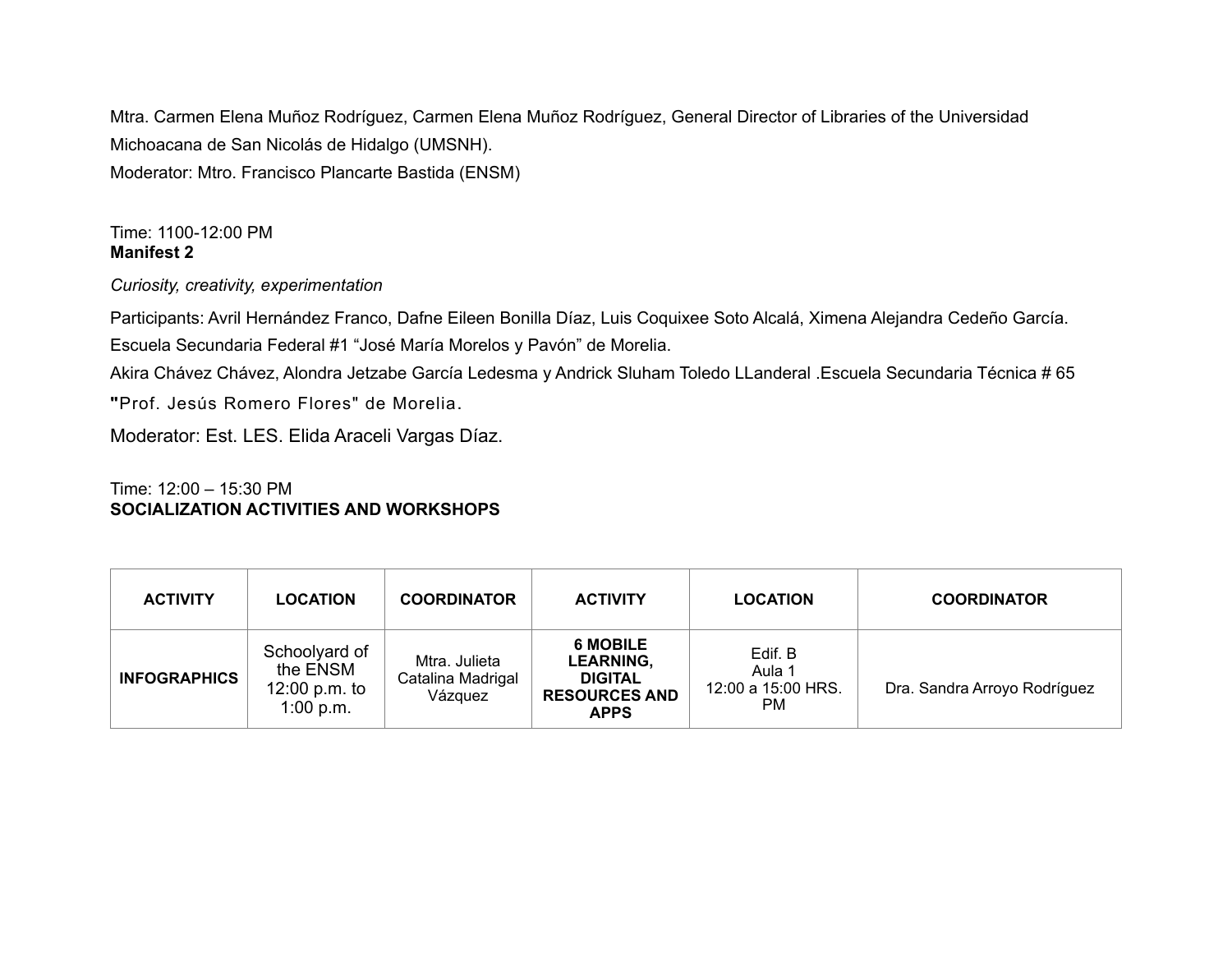| <b>POSTERS</b>                                               | Schoolyard of<br>the ENSM<br>12:30 to 1:30<br>p.m.                                | Dra. Leticia Rubio<br>Pantoja                           | 7 STORYTELLING,<br><b>STORIES AND</b><br><b>POETRY</b><br><b>WORKSHOP</b><br>(Spanish, English,<br>Purépecha, and<br>others) | Bldg. B<br>Room 2<br>12:00 to 3:00 p.m.              | Mtra. Nayeli Díaz Romero<br>Mtro. José Santos Merced Tolentino                |
|--------------------------------------------------------------|-----------------------------------------------------------------------------------|---------------------------------------------------------|------------------------------------------------------------------------------------------------------------------------------|------------------------------------------------------|-------------------------------------------------------------------------------|
| <b>PRACTICE</b><br><b>REPORT</b><br><b>VIDEOS</b>            | Bldg. C<br>Rooms 8,9, and<br>10 <sub>1</sub><br>12:30 to 1:30<br>p.m.             | Mtra. Rosario<br>Maldonado Torres                       | <b>8 PRACTICAL</b><br><b>ELEMENTS OF</b><br><b>EDUCATIONAL</b><br><b>INNOVATION</b>                                          | Bldg. E<br>Micro rooms 1 and 2<br>12:00 to 2:00 p.m. | Prof. Juan Gabriel Herrera Torres<br>Mtra. Aidé Montserrat Malangón<br>Vargas |
| <b>4 PROGRESS/</b><br><b>INVESTIGATION</b><br><b>REPORTS</b> | Bldg. D<br>Rooms<br>11, 12, 13, 14, 15,<br>and 16<br>12:00 to 15:00<br>p.m.       | Dra. Irma Camargo<br>Ruiz                               | <b>9 EXPERIMENTAL</b><br><b>MUSIC</b><br><b>WORKSHOP</b>                                                                     | Bldg. C<br>Room 3<br>12:30 to 2:30 p.m.              | Mtra. Magdalena Montemayor<br>Jaime.                                          |
| 5 BOOK<br><b>EXHIBIT AND</b><br><b>SALE</b>                  | <b>Central Building</b><br><b>Biblioteca</b><br>Time:<br>8:30 am to 15:30<br>p.m. | Dr. Rafael Chávez<br>Villa<br>Lib. Guadalupe<br>Coronel |                                                                                                                              |                                                      |                                                                               |

## **Saturday, June 11, 2022.**

Location: Schoolyard of the ENSM

Prof. María Cruz Orozco Ojeda, Master of Ceremonies Time 8:30-9:30 a.m.

**Panel 1** *Research and educational innovation.*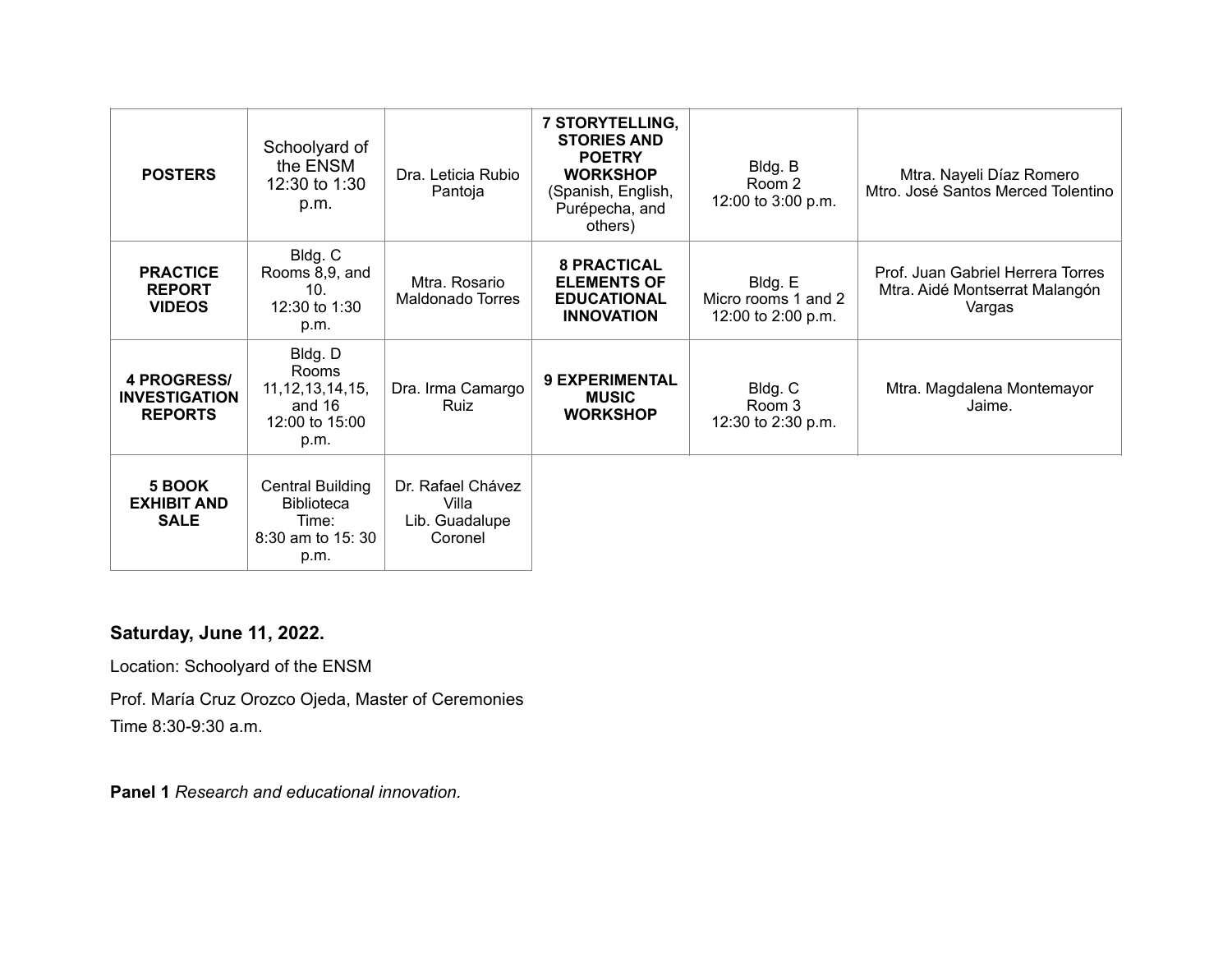Participants: Elvia Patricia Chávez González. LES/Spanish, Indira Frine Ixtlahuac Padilla. LES Secundaria/Mathematics; Gilberto Calderón Díaz. LES/History, Julia Judith Ibáñez Pineda. LES/Spanish.

Moderator: Est. LES. Andrea González López

9:30–10:30 a.m. Schoolyard of the ENSM

**Panel 2** *Research. A way to decolonize the teacher's thought and training*.

Participants: Dra. Verónica Vítela. Márquez; Principal of the Escuela Normal para Educadoras de Morelia, Dr. Manuel S. Saavedra Regalado. Postgraduate Coordinator of the Escuela Normal Superior de Michoacán (ENSM), Dr. Demetrio Hernández Mercado (Director of Secondary Education of the SEE), Dr. Julio César Leyva Ruíz (Coordinator of Curricular Design of the General Directorate of Higher Education for Teachers (DGESuM) \*

Moderator: Dr. Edith Linares Alemán (ENSM)

Time 10:30-11:00 AM.

## **Conference**

The ethics of the teacher-researcher.

Dr. Antonio Alanís Huerta. Centro de Actualización del Magisterio en Michoacán (CAMM).

Moderator: Dr. Fernando Vázquez García

Time 11:00 - 13:30 PM.

#### **SOCIALIZATION ACTIVITIES AND WORKSHOPS**

| <b>ACTIVITY</b> | LOCATION | <b>COORDINATOR</b> | ACTIVITY | <b>LOCATION</b> | <b>COORDINATOR</b> |
|-----------------|----------|--------------------|----------|-----------------|--------------------|
|                 |          |                    |          |                 |                    |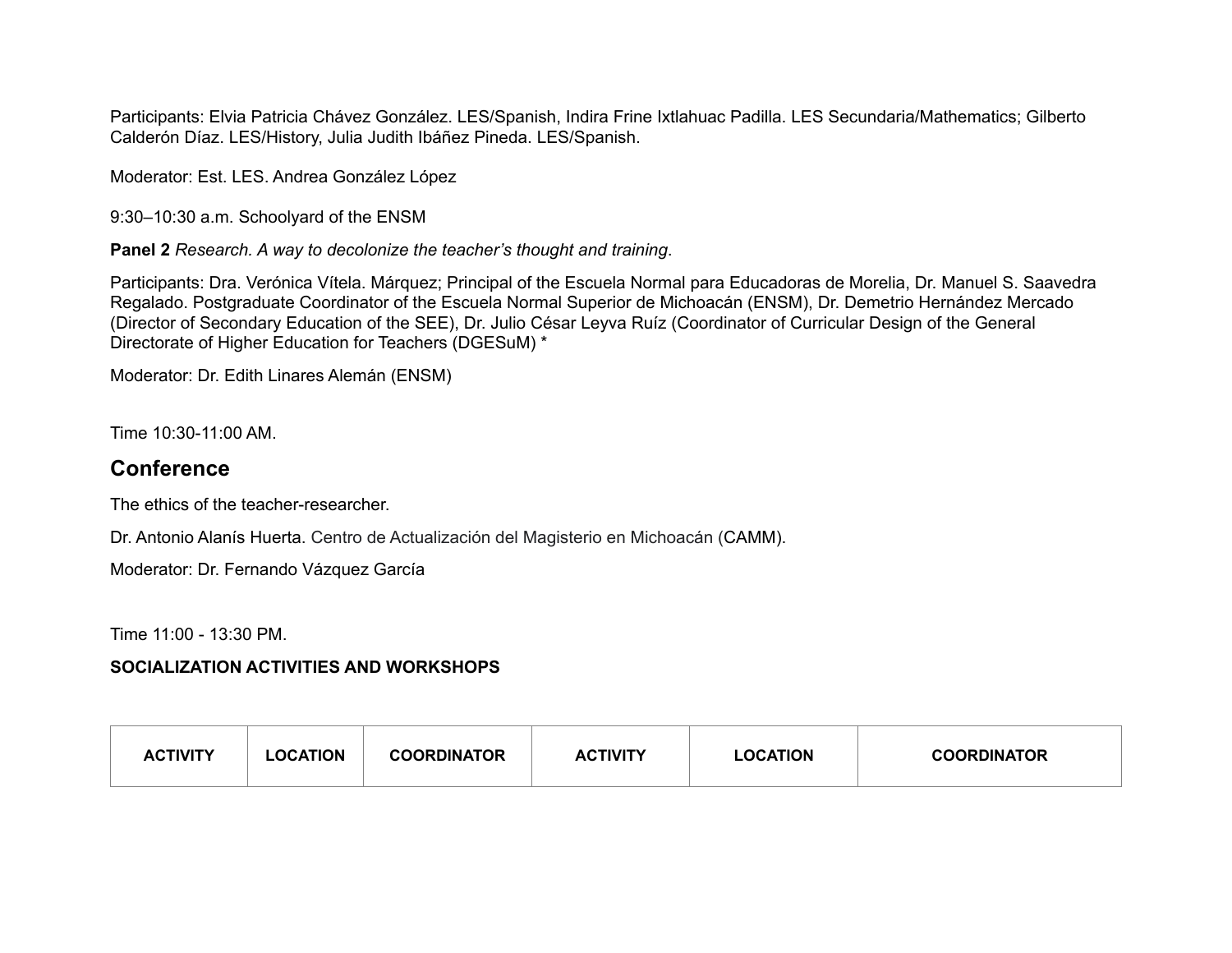| <b>INFOGRAPHICS</b>                               | Schoolyard<br>of the ENSM<br>11:00 $a.m.$ to<br>12:30 p.m.                      | Mtra. Julieta Catalina<br>Madrigal Vázquez              | <b>6 MOBILE</b><br>LEARNING,<br><b>DIGITAL</b><br><b>RESOURCES AND</b><br><b>APPS</b>                                        | Edif. B<br>Room 1<br>11:00 a.m. to 1:00<br>p.m.              | Dra. Sandra Arroyo Rodríguez                                                  |
|---------------------------------------------------|---------------------------------------------------------------------------------|---------------------------------------------------------|------------------------------------------------------------------------------------------------------------------------------|--------------------------------------------------------------|-------------------------------------------------------------------------------|
| <b>POSTERS</b>                                    | Schoolyard<br>of the ENSM<br>11:30 $a.m.$ to<br>12:30 p.m.                      | Dra. Aida Gómez<br>Béjar                                | 7 STORYTELLING,<br><b>STORIES AND</b><br><b>POETRY</b><br><b>WORKSHOP</b><br>(Spanish, English,<br>Purépecha, and<br>others) | Bldg. B<br>Room 2<br>11:00 a.m. to 1:30<br>p.m.              | Mtra. Nayeli Díaz Romero<br>Mtro. José Santos Merced Tolentino                |
| <b>PRACTICE</b><br><b>REPORT</b><br><b>VIDEOS</b> | Bldg. C<br>Rooms 8,9,<br>and 10<br>11:00 $a.m.$ to<br>1:30 p.m.                 | Dr. Maria Luisa<br>Gómez Zavala                         | <b>8 PRACTICAL</b><br><b>ELEMENTS OF</b><br><b>EDUCATIONAL</b><br><b>INNOVATION</b>                                          | Bldg. E<br>Micro-rooms 1 and 2<br>11:00 a.m. to 1:00<br>p.m. | Prof. Juan Gabriel Herrera Torres<br>Mtra. Aidé Montserrat Malangón<br>Vargas |
| 5 BOOK<br><b>EXHIBIT AND</b><br><b>SALE</b>       | Edificio<br>Central<br><b>Biblioteca</b><br>Time<br>$8:30$ a.m. to<br>3:30 p.m. | Dr. Rafael Chávez<br>Villa<br>Lib. Guadalupe<br>Coronel | <b>9 EXPERIMENTAL</b><br><b>MUSIC</b><br><b>WORKSHOP</b>                                                                     | Bldg. C<br>Room 3<br>11:30 a.m. to 3:30<br>p.m.              | Mtra. Magdalena Montemayor<br>Jaime.                                          |

# **Closing of the V Educational Research and Innovation Festival**

Time: 2:00 p.m. *Music/Movement*